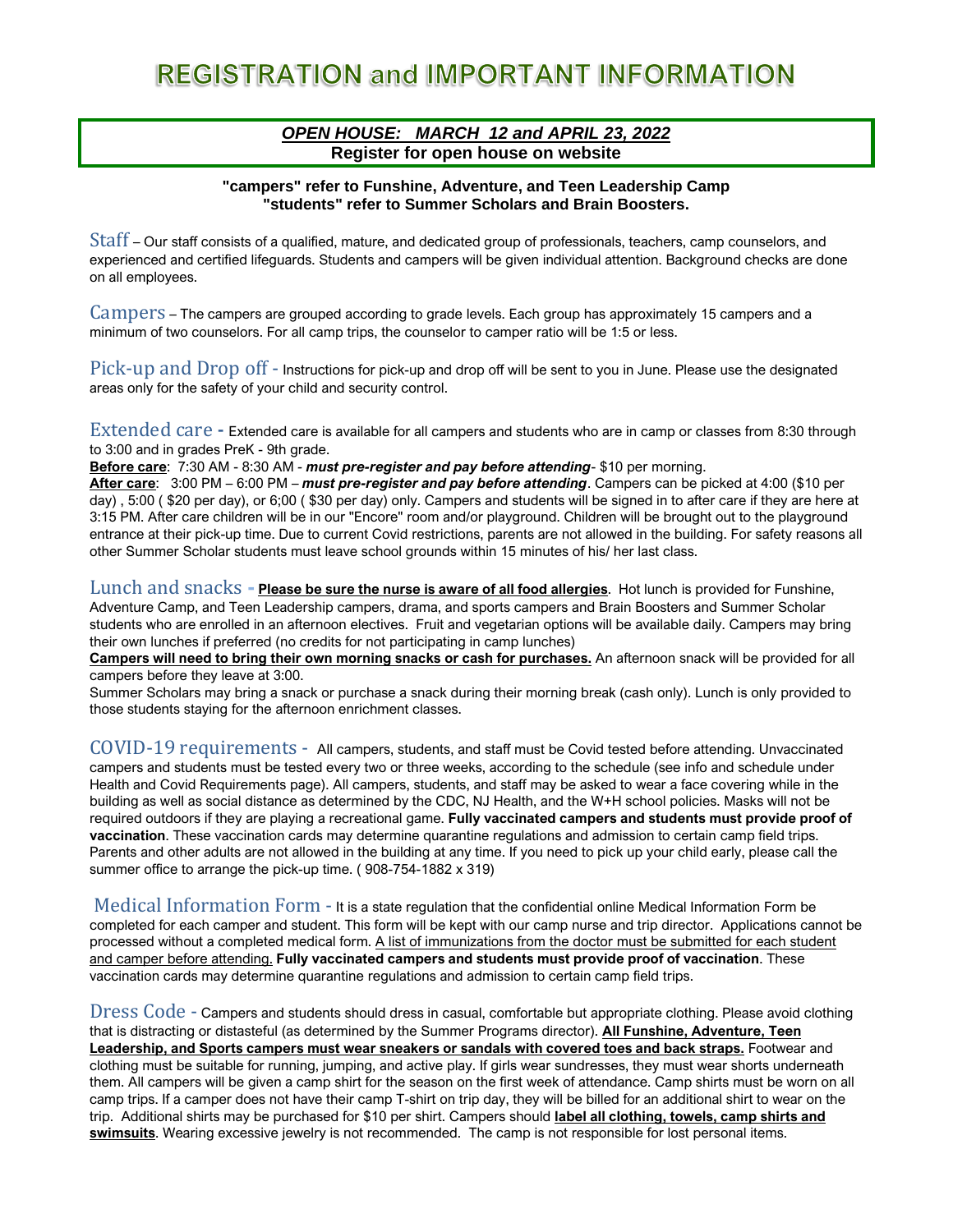Discipline - The Wardlaw+Hartridge School is a place where all children feel welcome and safe. Therefore, we reserve the right to dismiss any child from our programs who is disruptive, exhibits any behavior that intimidates or threatens the camp or school experience of any other camper/student, is destructive to school property and grounds and /or for any other reason deemed by any of the Summer Programs Directors. Please direct any issues or concerns directly to the Director or to the Summer Programs assistant. We will always make time to meet with you.

Registration - All registrations are done online at whschool.org/summer. A separate application needs to be filled out for each child. Applications are processed in the order that they are received. No application will be processed without a medical form or the appropriate fees. Registration is ongoing and continues throughout the summer if space is available. We reserve the right to cancel or combine a class if we do not have sufficient enrollment for that course. After the application has been received, approved, and processed, a confirmation will be sent by email. Registration for additional weeks of camp must be made one week in advance so we can be sure they are Covid tested before attending. If you need assistance with the online registration, please contact our summer programs office and we can assist you.

### Fee Exceptions

**Registration Fee Waiver-** If your **application, medical form, and full payment** are received by **April 15,** we will waive the registration fees all programs. We will also waive the registration fee if you attend and register at any of the Open House Dates (all required payments and forms apply)

**Summer Scholars Early Bird Bonus** - If your application, medical form, and full payment are received by **April 1**, you will receive a \$100 discount per student. Student must be registered for a credit course or at least two sessions. Please use code EarlySS2022. The discount will be pending until we check for approval. If not approved, you will owe the \$100 before attending the classes.

**Sibling Discount -** A 5% discount will be given for any sibling enrolled in the same programs. The discount will be applied to the lesser amount. The siblings must reside in the same household and be a paid for by the same parent. Birth certificates may be requested.

## Refunds

See Refund policies on the "Refund Policy" page.

Payments - Payments are accepted by credit card or check. Check payments must be made two weeks before attending. Payment in full is due at time of registration. (Payment plans can be made starting in early spring with all payments due by June 8th for students and two weeks prior to the camp week for campers.)

Payments by credit card must be done online with the registration.

Payments by check can be made by mail or in person in the Summer Programs Office two weeks prior to attending. Make all checks payable to: "*The Wardlaw+-Hartridge School"* and write the names of your children on the memo section of the check.

A special note to Wardlaw-Hartridge parents – please do not combine camp fees with regular school payments, as they are separate accounts.

 $Holiday - All programs will be closed on July 4, 2022$